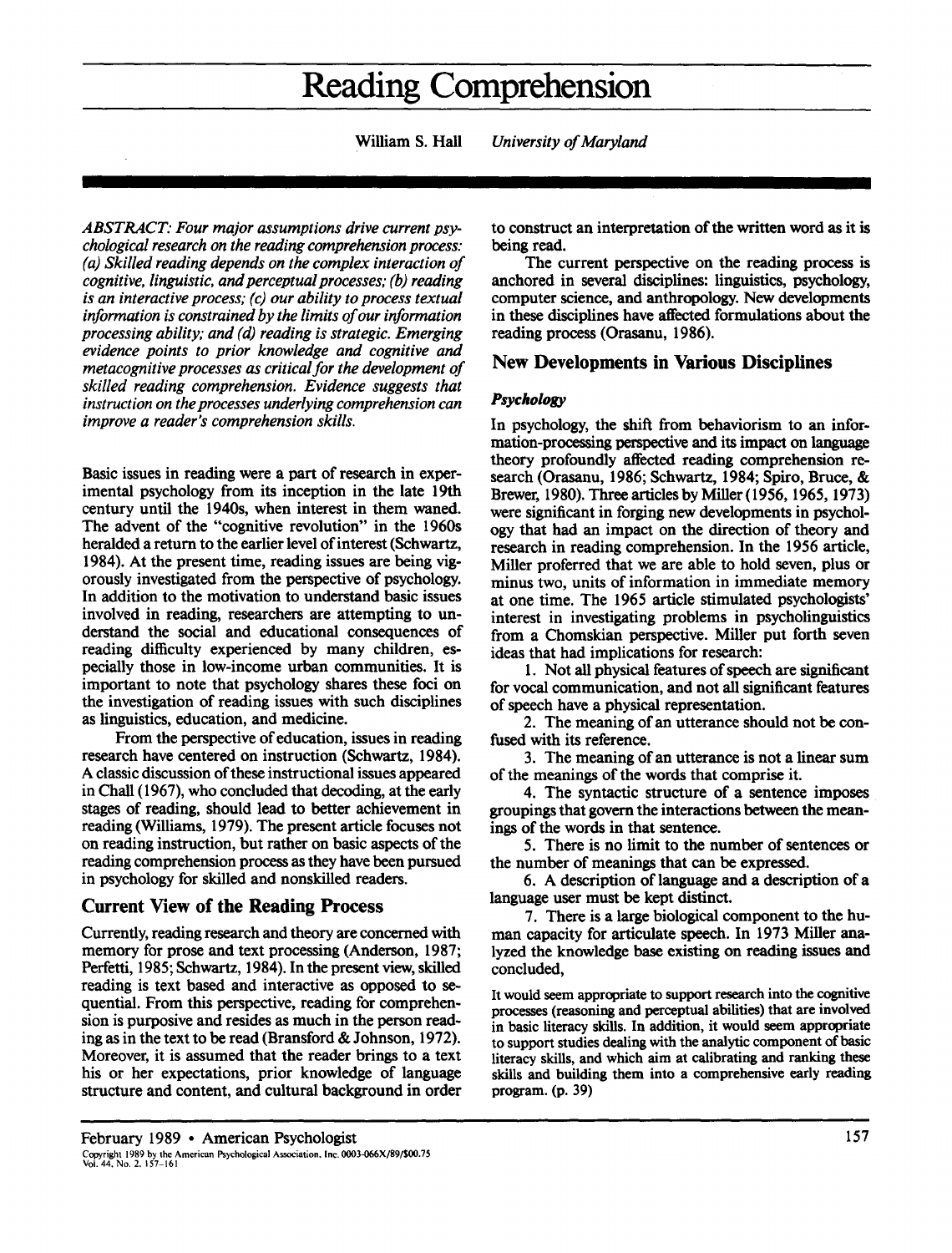Two other developments in psychology were important in helping to forge the current perspective on the reading process. Bruner ( 1957) proposed the idea of going beyond the information given in processing information. This idea was critical for research on our understanding of reading as an inferential process. Bruner's ideas are reflected in current schema theory, which is having a profound impact on our understanding of the reading process. Schema theory refers to how knowledge is stored in memory, to the ways this knowledge is used in comprehension, to the acquisition of new knowledge, and to the recall of old knowledge (Rumelhart, 1980).

## *Linguistics*

New developments in linguistics emphasized the structural aspects oflanguage as put forth by Chomsky ( 1959). He argued that we are both comprehenders and producers of novel sentences, and direct experience with a sentence is not a significant factor in the way we understand language. Recent research in semantics, discourse processes, and language development has affected the course of research on reading comprehension (Hall, White, & Guthrie, 1986). This work forged the idea that the meaning of certain elements of sentences (e.g., pronouns) often depends on information beyond individual sentences, that is within either the discourse or the nonlinguistic context (Carroll & Freedle, 1972). These formulations have made it possible to study language units larger than the sentence. This in tum broke ground for research on discourse structures, information integration, inferencing, cohesion devices, and schema theory (Orasanu, 1986). One direct consequence of this work has been the development of models to account for the way we process a text. Perhaps the most comprehensive of these models for our understanding of the processes involved in comprehension is that of Kintsch (Kintsch & Van Dijk, 1978). This model of text is based on propositions that have their own internal structure. Propositions are psychologically valid in that they affect how we process a text. Specifically, each proposition affects the amount of time it takes to read text (Kintsch & Keenan, 1973).

# *Cultural Anthropology*

The role of culture in behavior continues to have an impact on our thinking in behavioral sciences. Among the influential pieces of work on this issue were those of Cole, Gay, Glick, and Sharp ( 1971) and Scribner and Cole (1981). A basic claim of the Cole et al. cross-cultural work was the existence of a close fit between the range of contexts in a culture within which particular kinds of practice were provided on the one hand and the generality of cognitive consequences on the other. Admitting that the totally general case may be virtually impossible to demonstrate, Scribner and Cole ( 1981) succeeded in applying these ideas to the case of literacy among the Vai. Remarkable for having invented their own syllabic writing

system, the Vai also engage in literate practices in English and Arabic. Each writing system is associated with particular areas of life: Vai is used for personal affairs including family businesses, Arabic for religious purposes, and English for dealing with the government and national commercial interests. The research of Scribner and Cole showed that each kind of literacy produced script-activityspecific cognitive consequences, which mapped very nicely onto the associated areas of cultural practice. These practices were in tum constrained by the larger sociopolitical situation.

An important line of research on the comprehension process emanating from the line of thinking put forth by Cole et al. ( 1971) and Scribner and Cole ( 1981) is reflected in some recent findings by Steffensen, Joag-dev, and Anderson  $(1979)$ , who found that subjects from different cultures employed elaborations and distortions specific to their own culture when interpreting a text.

## *Computer Science*

In computer science, significant developments in designing interactive models of information processing are reflected in the specification of computer programs that solve problems and play chess (Newell & Simon, 1972). An important result of these developments has been the development of models of human cognitive processes. Regarding the reading comprehension process, the newly developed models of human cognitive processes opened the way to research on how knowledge is represented (Orasanu, 1986).

From the current perspective, then, reading is conceptualized as an active search for meaning, requiring that the reader employ a set of interacting processes and strategies related to his or her purpose.

# **Some Major Findings**

Several major findings since the mid-1970s have greatly advanced our knowledge of the comprehension process in reading. These findings have to do with metacognition, prior knowledge, cognitive processes, and development.

# *Metacognition*

Significant work has been done in metacognition, or reflecting on one's knowledge. A child who says "I would like to know more than I do" is engaging in metacognition. This research has found that readers, including children, are aware of their knowledge and use strategies to attain their goals. Perhaps most important, this line of research has shown that the reader can establish his or her own internal criteria for learning, monitor his or her own progress in terms of these criteria, and act to satisfy his or her goals as a reader (Brown, Armbruster, & Baker, 1986).

A portion of the research on metacognition has centered on individual differences among good and poor readers in interaction with age. A major finding in this regard, according to Brown et al. ( 1986), is that young children find it difficult to identify central issues in complex prose. It is the case, however, that young children as

Correspondence concerning this article should be addressed to William S. Hall, Department of Psychology, University of Maryland, College Park, MD20742.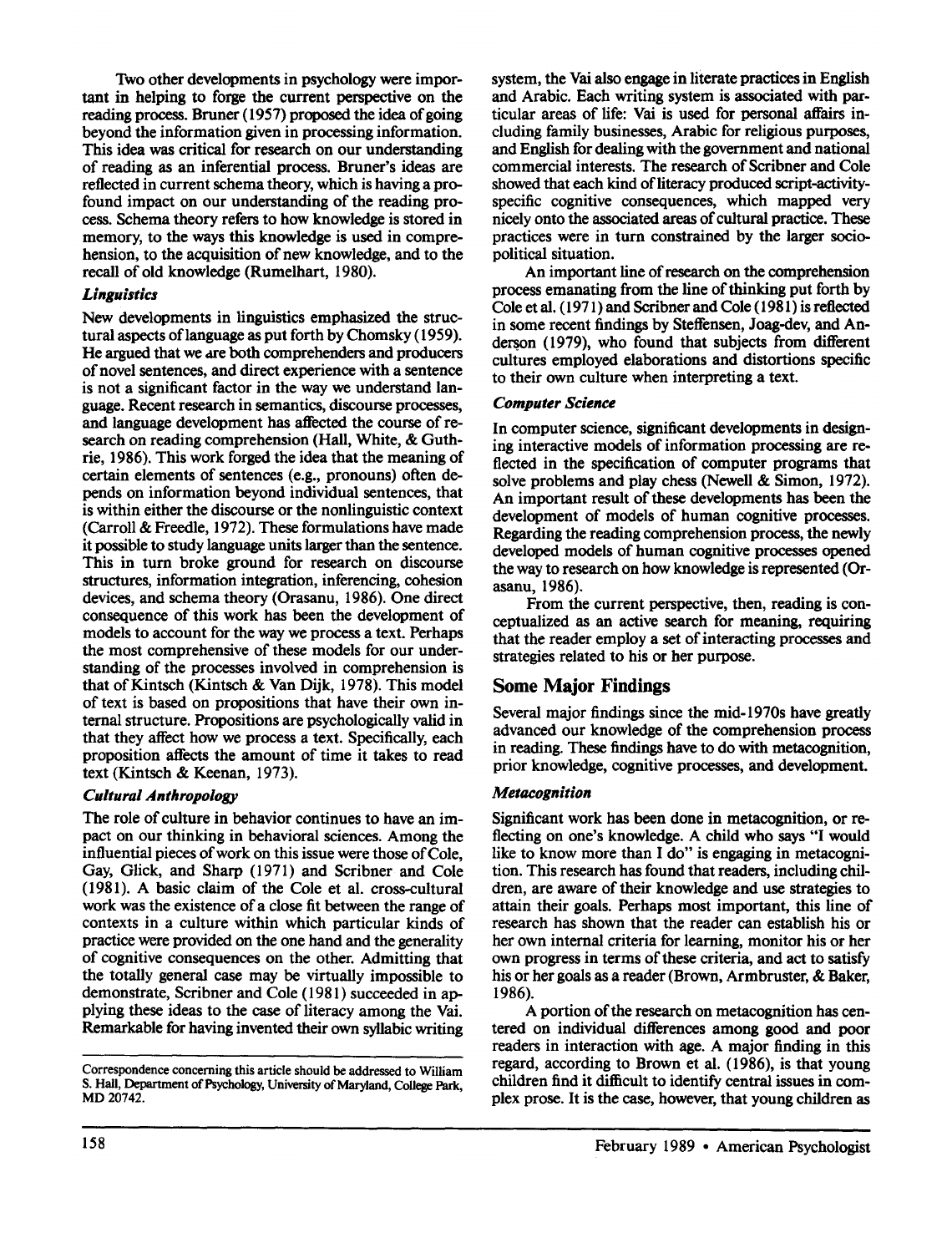early as age 6 are sensitive to many characteristics of a story, for example, main character and sequence of events. Brown et al. ( 1986) also point out some other differences between good and poor comprehenders. Persons good at comprehension make use of context in developing and understanding what they are reading, whereas poor readers do not. It should be noted, however, that this is not the whole story. Poor readers make good use of context when it comes to word identification (Perfetti & Roth, 1981; Stanovich, 1980).

#### *Prior Knowledge*

It is clear from another line of research that a reader's prior knowledge is a significant factor in his or her comprehension of a text. According to Anderson and Wilson ( 1986), a reader comprehends the intended message of a text when he or she is able to activate, or construct, a schema that gives a good account of the objects and events described. A schema is a structure in semantic memory that details how a body of information is expected to be arranged. A story schema, for example, might include setting plus theme plus plot plus resolution. Setting might consist of characters plus location plus time. Theme might consist of events plus goal. Plot might consist of episodes (Thorndyke, 1977). Oassic studies on the role of schema activation and text comprehension are those of Bransford and Johnson (1972) and Bransford, Stein, Arbitman-Smith, and Vye ( 1985). The findings from these investigations substantiate those expressed by Anderson and Wilson (1986) on the role of prior knowledge in the processing of information.

An aspect of prior knowledge that has enjoyed a substantial amount of research is a person's knowledge of the structure of a story. Indeed, story structure research has been one of the most prolific areas of inquiry regarding text structure in the last 10 to 15 years. Interest in this aspect of text structure can be traced to Rumelhart's version of simple story structure. The essential idea behind this formulation is that stories can be analyzed into episodes focused on attempts to resolve a problem. In a well-formed story, the episodes and their related events can be ordered sequentially in a causal manner. Versions other than Rumelhart's ( 1980) have been put forth (Mandler & Johnson, 1977; Stein & Glen, 1979; Thorndyke, 1977). Research by Black and Bower (1980) and Omanson ( 1982) presented data generally supportive of these formulations. Further research, for example, by Day, Stein, Trabasso, and Shirey ( 1979), indicated that as early as age 4 children can infer the motives and feelings of the characters in a well-constructed story. This knowledge also affects children's recall of a story's elements in a way similar to that for adults. The ability to draw inferences from a text has been reported to appear in children by at least the second grade (Paris & Lindauer, 1976).

#### *Cognitive Processes*

Considerable progress has also been made in recent years in unraveling some of the cognitive processes involved in reading comprehension. Progress has occurred on several fronts. One has been development of, and capitalization on, methods of investigating cognitive processes in comprehension and its implications for the process of comprehension itself. A second has been specification of perceptual processes underlying comprehension. A third has been the development of theoretical models to explain the comprehension process (Carpenter & Just, 1986).

#### *Methods of Investigation: Eye Movements*

The question of the reader's eye movements has bedeviled and interested students of comprehension for some time. The reason for the interest in eye movements (fixations and nonfixations) during reading is that, theoretically, these behaviors are assumed to provide a window on difficulty or ease of understanding a text. We have learned much about a person's moment-by-moment processing of a text through the medium of eye movements (Carpenter & Just, 1986; McConkie, Underwood, Zola, & Wolverton, 1985). Modern technology in the area of perception has allowed us to address questions of the relation between eye movements and reading. It is fairly clear that fixations, or discrete pauses of the eyes, occur during the reading of a text and that readers' eyes do not move along without disruption. Carpenter and Just ( 1986) estimated that most of a person's time during reading, up to 90- 95%, is taken up by these fixations.

Other specific findings have been developed from this line of work. Fixation patterns differ for different categories of words. Nouns, verbs, adjectives, and content words in general produce eye fixations 80% of the time, whereas function, or connecting, words and words like *the* are fixated 40% of the time during the process of reading (Carpenter & Just, 1986).

#### *Specific Perceptual Processes*

Along with the development of the powerful method of eye movements has come other progress in the area of perception and reading. It seems clear that our perceptual span during reading is quite small (Rayner, 1975). We do not see very far into the periphery when reading.

A continuing aspect of perceptual processes that has commanded the attention of reading researchers is decoding. Several facets of decoding have been investigated with success. The attack on these facets has been of two sorts: model building and data collecting. The major finding on this topic is that semantic context facilitates word identification. The point is that knowing a good bit about the relation among words aids decoding. An important experiment on this topic is that reported by Meyer and Schvaneveldt (1971), who found that in comprehension, we can process the word "doctor" much more productively if we have recently processed the word "nurse."

# *Modeling*

Attention has also been directed to trying to match computer models to human performance. One significant instance for reading can be found in the work of Thibadeau, Just, and Carpenter (1982) on eye fixations. These researchers found a high correlation between the time that a computer model spends on words in a text and the eye fixations displayed by human readers. One motivation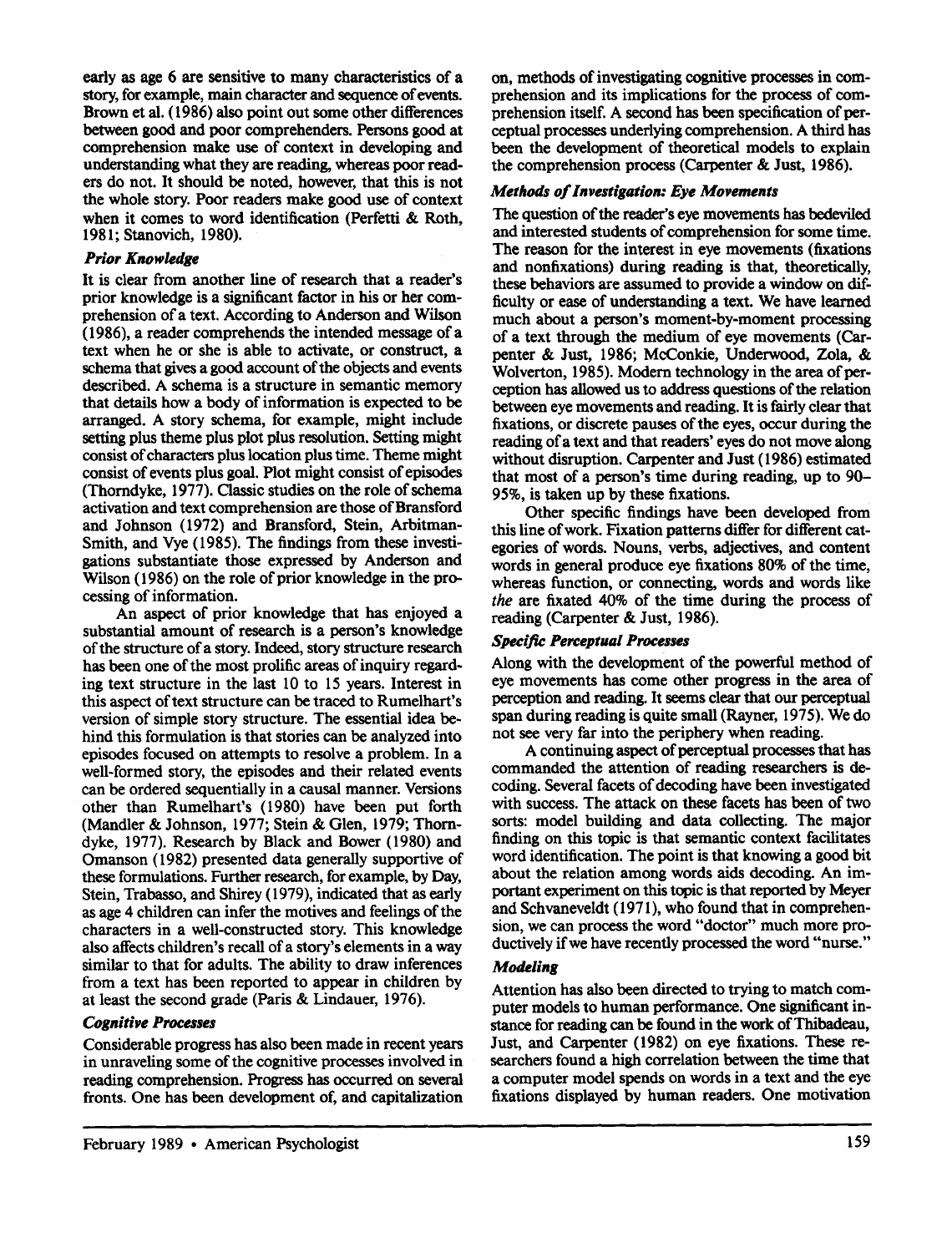for this kind of model building is to understand the differences between good and poor readers.

A number of findings exist on the topic of good versus poor readers. The findings concern a reader's ability to access words (Perfetti & Lesgold, 1979), functional reading span (Daneman & Carpenter, 1980), and a reader's vocabulary (Hall et al., 1986). Of particular note is the work on functional reading span ascertained from eye fixation research. Fixation of the eye during reading depends on several factors. Chief among these are reading proficiency and content of the text. Variance in fixation time is hypothesized to reflect processing difficulty. The interaction of parts of a text is also related to variation in fixation time of the eyes. Ease or difficulty in integrating portions of a text with each other affects fixation variation when reading (Daneman & Carpenter, 1980).

# *Developmental Findings*

Children bring a good many relevant skills to the reading comprehension task. The skills are largely those they have experienced in oral communication. To communicate in an oral context, one must draw inferences, extract meaning, and make interpretations. Children beginning formal reading exercises are fairly fluent in these abilities, all of which enter into the task of reading comprehension. What the child must learn is how to use these skills in the understanding of written language (Carroll, 1986). Specifically, the child must learn how to analyze words into their constituent parts. Skilled readers use a variety of methods to accomplish this purpose. Moreover, the child must learn how to relate a given word to the overall meaning of a sentence and the sentence to the overall meaning of the text. Mature readers are more skilled at accomplishing this purpose than are less mature ones. Further, the child must learn to recognize the structure of a text and how to interpret its overall meaning. As noted earlier in this article, children early on in their development have many skills related to this task. For example, second-grade children are sensitive to the order of sentences in a text, children have an adult model for the way a story is structured by early elementary school (Mandler & Johnson, 1977), and children can make adultlike inferences from a text (Paris & Lindauer, 1976). On the other hand, long and difficult stories seem to tax the younger child's (fourth graders) information-processing skills (Bowey, 1982).

#### *Schooling and Reading Comprehension*

The question arises: Does our current state of knowledge allow us to address the social and educational consequences of reading difficulty experienced by many children? An answer to this question is neither easy nor clear cut. Suffice it to say that a good deal of information is accumulating on the reading comprehension process from the perspective articulated in this article. Our knowledge of memory for prose and text processing and appreciation of the role of the reader's prior knowledge have greatly increased during the past decade. We know, for example, that skilled comprehension requires fluent word processing skills and that this skill is facilitated by both practice and instruction (Beck & McKeown, 1986).

It also seems clear that the schema a reader develops concerning what is in a story and propositions underlying sentences in a story play crucial roles in developing comprehension skills. Moreover, research suggests that teaching how a text is organized facilitates a reader's understanding of the content of a text. Evidence also points to the possibility of increasing a reader's prior knowledge so as to facilitate his or her comprehension of a text. Specifically, evidence is accumulating that suggests a reader can be taught to access his or her existing knowledge about a text, thus facilitating comprehension, especially for average readers. Other evidence on the prior knowledge issue suggests that methods are available for assisting readers to increase their background knowledge, which in turn improves their comprehension (Beck & McKeown, 1986).

# **Conclusion**

Recent research on reading has focused on the basic delineation of the comprehension process and differences between skilled (mature) and nonskilled (less mature) readers. Four major assumptions underlie this work (cf. Spiro, Bruce, & Brewer, 1980). The first is that skilled reading is a complex task depending on perceptual, cognitive, and linguistic processes. This assumption suggests the second, namely, that reading is an interactive process that does not proceed in strict sequence from basic perceptual units to overall interpretation of a text. Rather, the skilled reader derives information from many levels simultaneously, integrating graphophonemic, morphemic, semantic, syntactic, pragmatic, schematic, and interpretive information simultaneously. The third assumption is that the human information-processing system is a powerful constraint acting to limit our capacity for processing textual information. We are limited in the amount we can perceive in a single fixation, how quickly the eyes can move, the number of chunks of information we can hold in short-term memory, and the rapidity with which we can retrieve information from long-term memory. When applied to skilled reading, the limited-capacity assumption suggests that lower level processes such as decoding function automatically, thereby allowing the reader to attend to higher order comprehension processes. The final assumption is that reading is strategic. The skilled reader is purposive and a continuous monitor of his or her own comprehension. Moreover, the skilled reader is alert to breakdowns in understanding, selective in the allocation of his or her attention to various aspects of text, and progressively refining the interpretation of a text.

Against this general backdrop of data and theory, research is continuing on the reading comprehension process. Several questions are being investigated. First, how do we come to understand novel texts, and what role does crisscrossing of domains of knowledge play in this process (Anderson, 1987)? Second, how do we learn so many words? Quite remarkable growth in vocabulary takes place in the preschool, elementary, and high school years, an observation that has clear implications for policy and theory (Hall et al., 1986).